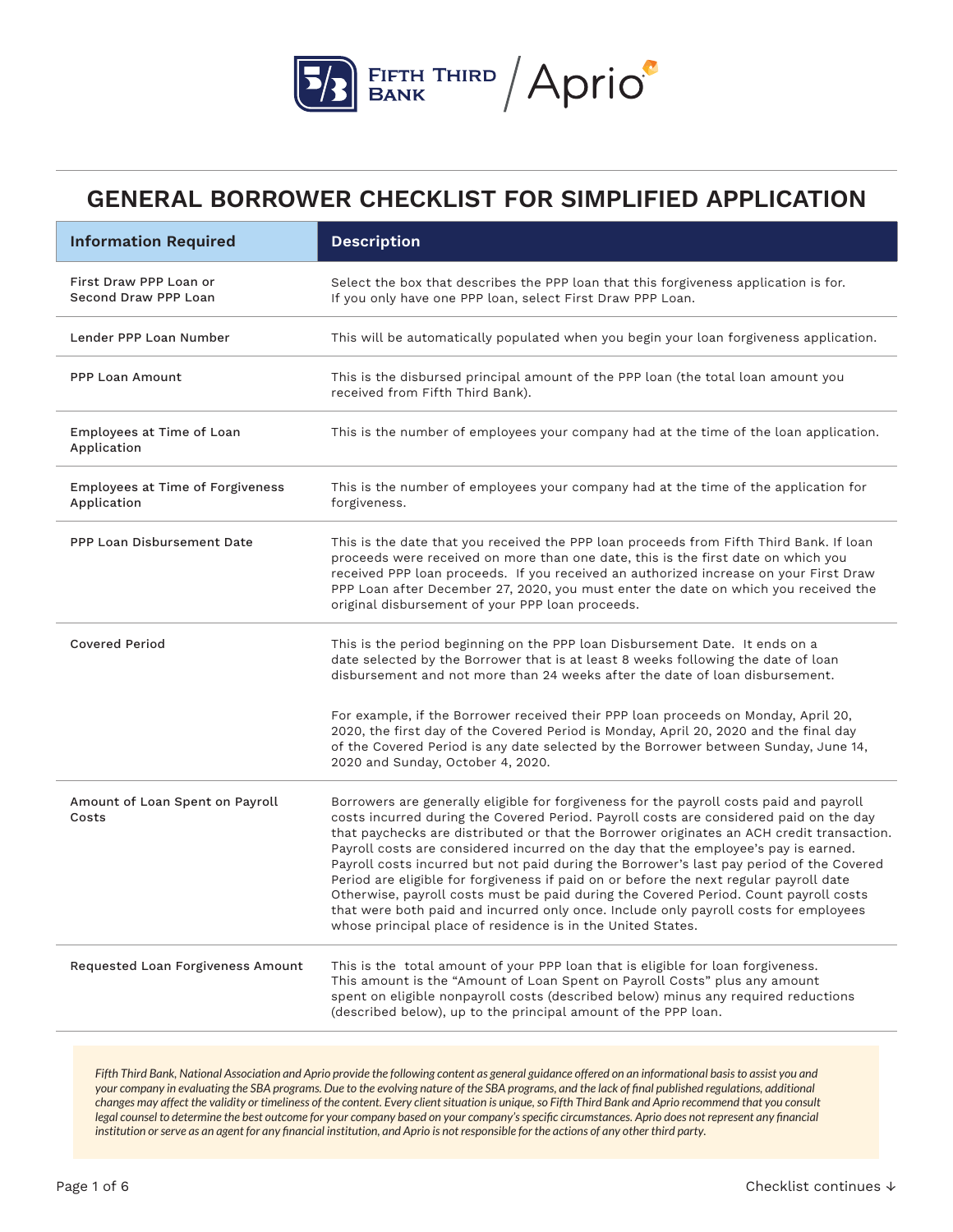

| <b>Information Required</b> | <b>Description</b>                                                                                                                                                                                                                                                                                                                                                                                                                                                                                                                                                                                                                                                                                                                                                                                                                                                                                                                               |
|-----------------------------|--------------------------------------------------------------------------------------------------------------------------------------------------------------------------------------------------------------------------------------------------------------------------------------------------------------------------------------------------------------------------------------------------------------------------------------------------------------------------------------------------------------------------------------------------------------------------------------------------------------------------------------------------------------------------------------------------------------------------------------------------------------------------------------------------------------------------------------------------------------------------------------------------------------------------------------------------|
| Eligible Costs              | Eligible Costs for loan forgiveness:<br>Eligible payroll costs<br>(1)<br>Eligible nonpayroll costs, which consist of:<br>(2)<br>(a) mortgage obligations<br>(b) rent obligations<br>(c) utility payments<br>(d) operations expenditures<br>(e) property damage costs<br>supplier costs<br>(f)<br>(g) worker protection expenditures<br>Eligible nonpayroll costs cannot exceed 40% of the total forgiveness amount.                                                                                                                                                                                                                                                                                                                                                                                                                                                                                                                              |
| Payroll Costs               | Eligible payroll costs are described as follows:                                                                                                                                                                                                                                                                                                                                                                                                                                                                                                                                                                                                                                                                                                                                                                                                                                                                                                 |
|                             | Cash Compensation: The sum of gross salary, gross wages, gross tips, gross<br>commissions, paid leave (vacation, family, medical or sick leave, not including leave<br>covered by the Families First Coronavirus Response Act), and allowances for dismissal<br>or separation paid or incurred during the Covered Period. Do not include qualified<br>wages taken into account in determining the Employer Retention Credit. For each<br>individual employee, the total amount of cash compensation eligible for forgiveness<br>may not exceed an annual salary of \$100,000, as prorated for the Covered Period.<br>For example, for an 8-week Covered Period, the maximum is \$15,385; for a 24-week<br>Covered Period, the maximum is \$46,154. You can only include compensation of<br>employees who were employed by the Borrower at any point during the Covered Period<br>and whose principal place of residence is in the United States. |
|                             | Employee Benefits: The total amount paid by the Borrower for:<br>Employer contributions for employee group health, life, disability, vision,<br>(1)<br>or dental insurance, including employer contributions to a self-insured,<br>employer-sponsored group health plan, but excluding any pre-tax or after-tax<br>contributions by employees. Do not add contributions for these benefits made on<br>behalf of a self-employed individual, general partners, or owner-employees of an<br>S-corporation, because such payments are already included in their compensation.                                                                                                                                                                                                                                                                                                                                                                       |
|                             | (2) Employer contributions to employee retirement plans, excluding any<br>pre-tax or after-tax contributions by employees. Do not add employer retirement<br>contributions made on behalf of a self-employed individual or general partners,<br>because such payments are already included in their compensation.                                                                                                                                                                                                                                                                                                                                                                                                                                                                                                                                                                                                                                |
|                             | (3) Employer state and local taxes paid by the Borrower and assessed on employee<br>compensation (e.g., state unemployment insurance tax), excluding any taxes<br>withheld from employee earnings.                                                                                                                                                                                                                                                                                                                                                                                                                                                                                                                                                                                                                                                                                                                                               |
|                             | Owner Compensation: Any amounts the Borrower paid to owners (owner-employees<br>(with an ownership stake of 5% or more), a self-employed individual, or general<br>partners). For each individual owner in total across all businesses, this amount is<br>capped at (a) \$20,833 (the 2.5-month equivalent of \$100,000 per year), or (b) the<br>2.5-month equivalent of the individual's applicable compensation in the year that was<br>used to calculate the loan amount (2019 or 2020), whichever is lower.                                                                                                                                                                                                                                                                                                                                                                                                                                  |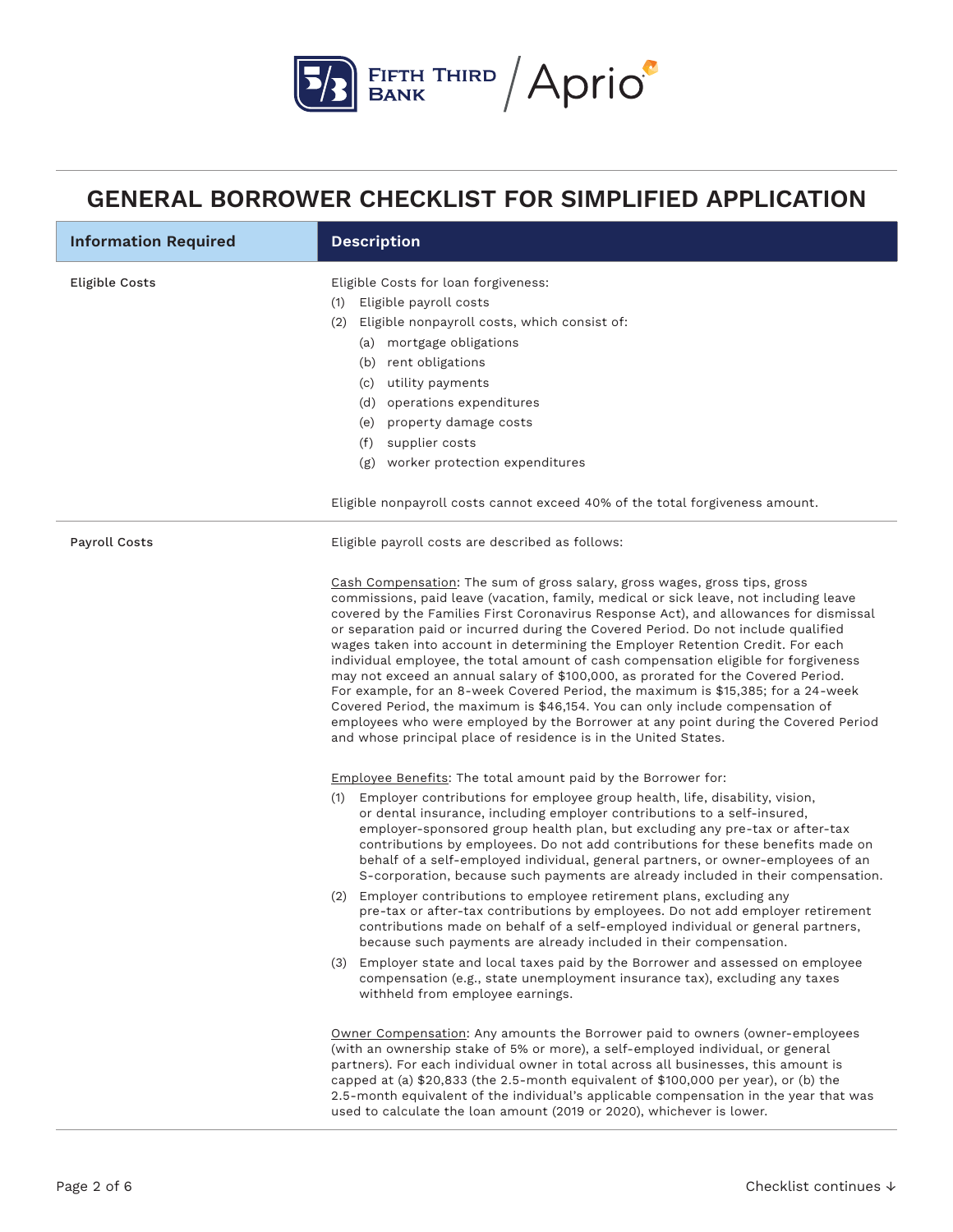

| <b>Information Required</b>                      | <b>Description</b>                                                                                                                                                                                                                                                                                                                                                                                                                                                                                                                                                                                                                                                                                                                                                                                                                                                            |  |
|--------------------------------------------------|-------------------------------------------------------------------------------------------------------------------------------------------------------------------------------------------------------------------------------------------------------------------------------------------------------------------------------------------------------------------------------------------------------------------------------------------------------------------------------------------------------------------------------------------------------------------------------------------------------------------------------------------------------------------------------------------------------------------------------------------------------------------------------------------------------------------------------------------------------------------------------|--|
| <b>Business Mortgage Interest</b><br>Payments    | Eligible costs relate to payments of mortgage interest (not including any prepayment or<br>payment of principal) on any business mortgage obligation on real or personal property<br>incurred before February 15, 2020.                                                                                                                                                                                                                                                                                                                                                                                                                                                                                                                                                                                                                                                       |  |
| <b>Business Rent or Lease Payments</b>           | Eligible costs relate to business rent or lease payments pursuant to lease agreements<br>for real or personal property in force before February 15, 2020.                                                                                                                                                                                                                                                                                                                                                                                                                                                                                                                                                                                                                                                                                                                     |  |
| <b>Business Utility Payments</b>                 | Eligible costs relate to business payments for a service for the distribution of<br>electricity, gas, water, telephone, transportation, or internet access for which service<br>began before February 15, 2020.                                                                                                                                                                                                                                                                                                                                                                                                                                                                                                                                                                                                                                                               |  |
| <b>Covered Operations Expenditures</b>           | Eligible costs relate to payments for any business software or cloud computing service<br>that facilitates business operations, product or service delivery, the processing,<br>payment, or tracking of payroll expenses, human resources, sales and billing functions,<br>or accounting of tracking of supplies, inventory, records, and expenses.                                                                                                                                                                                                                                                                                                                                                                                                                                                                                                                           |  |
| <b>Covered Property Damage Costs</b>             | Eligible costs relate to costs related to property damage and vandalism or looting due<br>to public disturbances that occurred during 2020 that were not covered by insurance or<br>other compensation.                                                                                                                                                                                                                                                                                                                                                                                                                                                                                                                                                                                                                                                                       |  |
| <b>Covered Supplier Costs</b>                    | Eligible costs relate to expenditures made to a supplier of goods for the supply of<br>goods that are essential to the operations of the Borrower at the time at which the<br>expenditure is made, and made pursuant to a contract, order, or purchase order in<br>effect prior to the beginning of the Covered Period (for perishable goods, the contract,<br>order, or purchase order may have been in effect before or at any time during the<br>Covered Period).                                                                                                                                                                                                                                                                                                                                                                                                          |  |
| <b>Covered Worker Protection</b><br>Expenditures | Eligible costs relate to operating or capital expenditures that facilitate the adaptation<br>of the business activities of an entity to comply with the requirements established<br>or guidance issued by the Department of Health and Human Services, the Centers<br>for Disease Control, or the Occupational Safety and Health Administration, or any<br>equivalent requirements established or guidance issued by a State or local government,<br>during the period starting March 1, 2020 and ending on the date on which the national<br>emergency declared by the President with respect to the Coronavirus Disease 2019<br>(COVID-19) expires related to maintenance standards for sanitation, social distancing,<br>or any other worker or customer safety requirement related to COVID-19, but does not<br>include residential real property or intangible property. |  |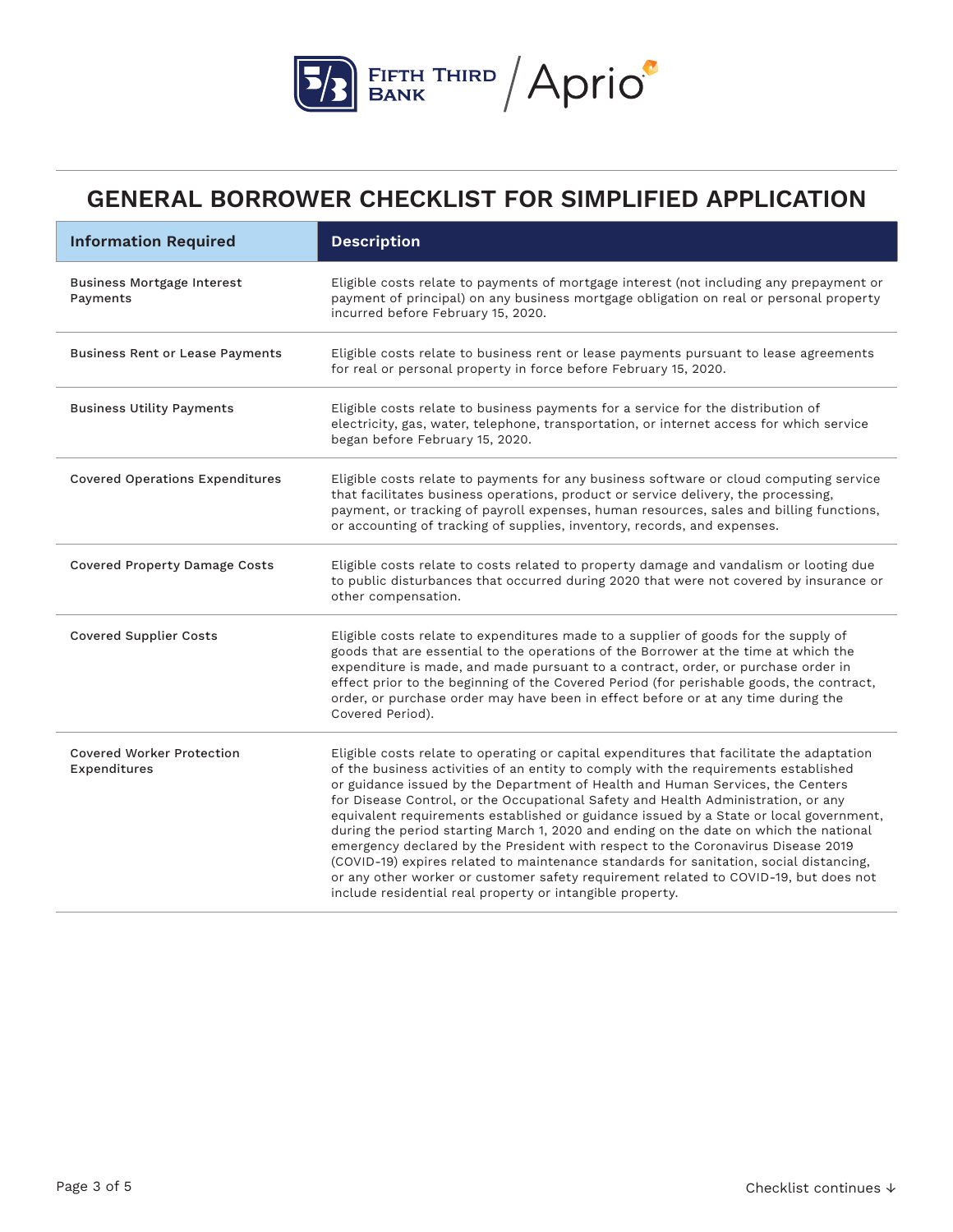

| <b>Information Required</b>                                                       | <b>Description</b>                                                                                                                                                                                                                                                                                                                                                                                                                                                                                                                                                                                                                                                                                                                                                                                                                                                                                                                                                                                                                                                                                                                                                                                                                                                                                                                                                                                                                                                                                                                                                                                                                                                                                                                                                                                                                                                                                                                                                                                                                                                                                                                                                                                                                                                    |  |
|-----------------------------------------------------------------------------------|-----------------------------------------------------------------------------------------------------------------------------------------------------------------------------------------------------------------------------------------------------------------------------------------------------------------------------------------------------------------------------------------------------------------------------------------------------------------------------------------------------------------------------------------------------------------------------------------------------------------------------------------------------------------------------------------------------------------------------------------------------------------------------------------------------------------------------------------------------------------------------------------------------------------------------------------------------------------------------------------------------------------------------------------------------------------------------------------------------------------------------------------------------------------------------------------------------------------------------------------------------------------------------------------------------------------------------------------------------------------------------------------------------------------------------------------------------------------------------------------------------------------------------------------------------------------------------------------------------------------------------------------------------------------------------------------------------------------------------------------------------------------------------------------------------------------------------------------------------------------------------------------------------------------------------------------------------------------------------------------------------------------------------------------------------------------------------------------------------------------------------------------------------------------------------------------------------------------------------------------------------------------------|--|
| FTE and Salary/Wage Reductions                                                    | Borrowers that received a PPP loan of more than \$50,000 and Borrowers of \$50,000<br>or less that together with their affiliates received First Draw PPP Loans totaling \$2<br>million or more or Second Draw PPP Loans totaling \$2 million or more must adjust<br>their "Requested Loan Forgiveness Amount" due to statutory requirements concerning<br>reductions in either full-time equivalent employees or employee salary and wages.<br>Such a Borrower is not subject to any reductions if the Authorized Representative<br>of the Borrower can attest (1) that the Borrower did not reduce annual salaries or<br>hourly wages of any employee by more than 25 percent during the Covered Period<br>compared to the most recent full quarter before the Covered Period, and (2) that<br>either (a) the Borrower did not reduce the number of employees or the average paid<br>hours of employees between January 1, 2020 and the end of the Covered Period or (b)<br>the Borrower was unable to operate during the Covered Period at the same level of<br>business activity as before February 15, 2020, due to compliance with requirements<br>established or guidance issued between March 1, 2020, and December 31, 2020 (or,<br>for a PPP loan made after December 27, 2020, requirements established or guidance<br>issued between March 1, 2020 and the last day of the Covered Period) by the Secretary<br>of Health and Human Services, the Director of the Centers for Disease Control and<br>Prevention, or the Occupational Safety and Health Administration, related to the<br>maintenance of standards of sanitation, social distancing, or any other work or<br>customer safety requirement related to COVID-19. If the Borrower does not satisfy<br>these requirements and is potentially subject to reductions in its Requested Loan<br>Forgiveness Amount, the Borrower must follow SBA Form 3508 and its instructions<br>to calculate its Requested Loan Forgiveness Amount. The Borrower is not required to<br>submit the Form 3508 or any related documentation with this forgiveness application.<br>However, SBA may request information and documents to review those calculations as<br>part of its loan review and audit processes. |  |
| Payroll Documents Each Borrower<br>Must Maintain but is Not Required<br>to Submit | Documentation verifying the eligible cash compensation and non-cash benefit<br>payments from the Covered Period consisting of each of the following:<br>(a) Bank account statements or third-party payroll service provider reports<br>documenting the amount of cash compensation paid to employees.<br>(b) Tax forms (or equivalent third-party payroll service provider reports) for the<br>periods that overlap with the Covered Period:<br>(i) Payroll tax filings reported, or that will be reported, to the IRS (typically,<br>Form 941); and<br>(ii) State quarterly business and individual employee wage reporting and<br>unemployment insurance tax filings reported, or that will be reported,<br>to the relevant state.<br>(c) Payment receipts, cancelled checks, or account statements documenting the<br>amount of any employer contributions to employee group health, life, disability,<br>vision or dental insurance and retirement plans that the Borrower included in the<br>forgiveness amount.                                                                                                                                                                                                                                                                                                                                                                                                                                                                                                                                                                                                                                                                                                                                                                                                                                                                                                                                                                                                                                                                                                                                                                                                                                                 |  |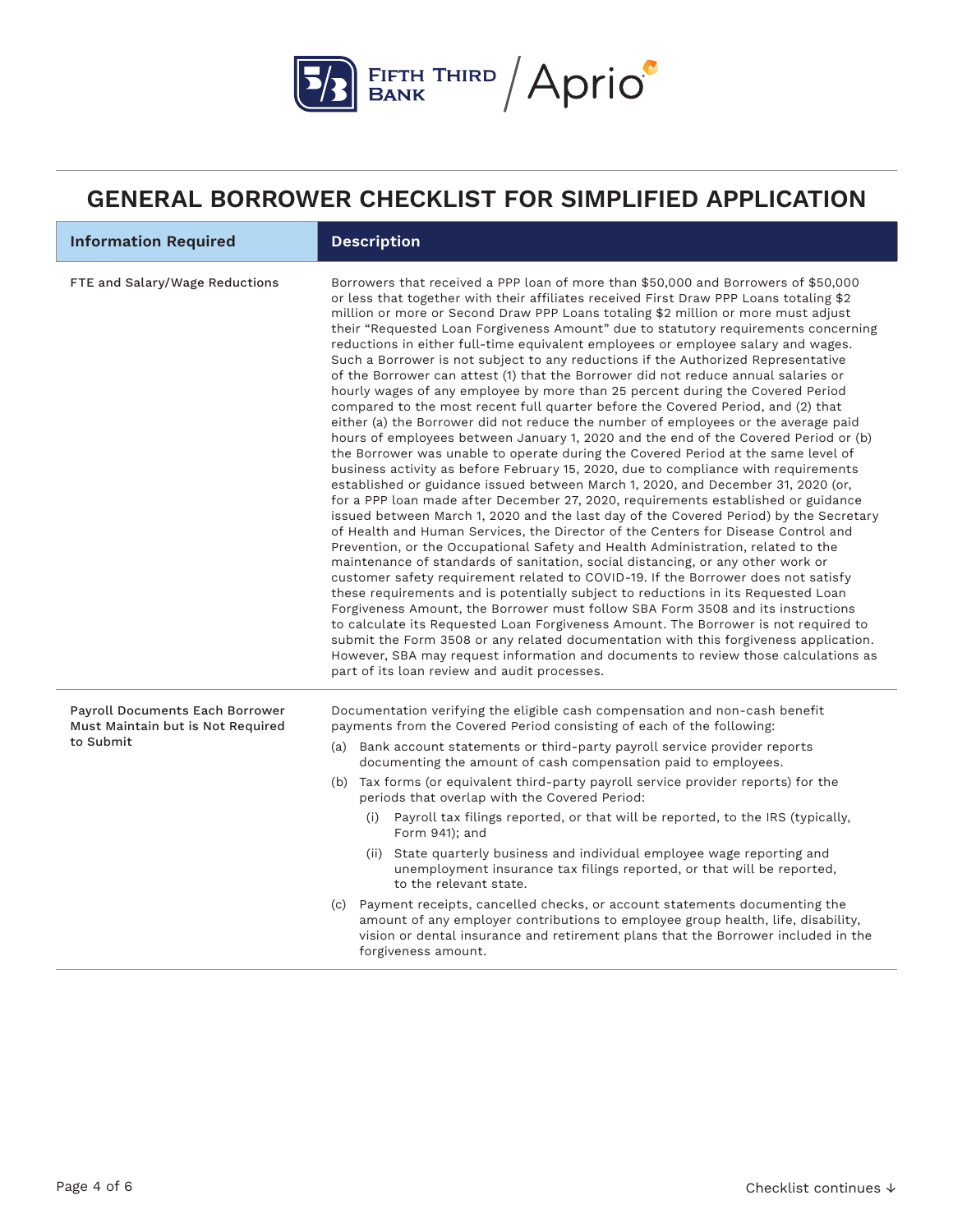

| <b>Information Required</b>                                                          |     | <b>Description</b>                                                                                                                                                                                                                                                                                                                                                                                                                                                                                                                                                  |
|--------------------------------------------------------------------------------------|-----|---------------------------------------------------------------------------------------------------------------------------------------------------------------------------------------------------------------------------------------------------------------------------------------------------------------------------------------------------------------------------------------------------------------------------------------------------------------------------------------------------------------------------------------------------------------------|
| Nonpayroll Documents Each<br>Borrower Must Maintain but<br>is Not Required to Submit |     | For categories a-c, documentation verifying existence of the obligations/services prior<br>to February 15, 2020 and, for all categories, eligible payments from the Covered Period.<br>(a) Business mortgage interest payments: Copy of lender amortization schedule and<br>receipts or cancelled checks verifying eligible payments from the Covered Period;<br>or lender account statements from February 2020 and the months of the Covered<br>Period through one month after the end of the Covered Period verifying interest<br>amounts and eligible payments. |
|                                                                                      |     | (b) Business rent or lease payments: Copy of current lease agreement and receipts<br>or cancelled checks verifying eligible payments from the Covered Period; or lessor<br>account statements from February 2020 and from the Covered Period through one<br>month after the end of the Covered Period verifying eligible payments.                                                                                                                                                                                                                                  |
|                                                                                      |     | (c) Business utility payments: Copy of invoices from February 2020 and those paid<br>during the Covered Period and receipts, cancelled checks, or account statements<br>verifying those eligible payments.                                                                                                                                                                                                                                                                                                                                                          |
|                                                                                      |     | (d) Covered operations expenditures: Copy of invoices, orders, or purchase orders paid<br>during the Covered Period and receipts, cancelled checks, or account statements<br>verifying those eligible payments.                                                                                                                                                                                                                                                                                                                                                     |
|                                                                                      |     | (e) Covered property damage costs: Copy of invoices, orders, or purchase orders paid<br>during the Covered Period and receipts, cancelled checks, or account statements<br>verifying those eligible payments, and documentation that the costs were related<br>to property damage and vandalism or looting due to public disturbances that<br>occurred during 2020 and such costs were not covered by insurance or other<br>compensation.                                                                                                                           |
|                                                                                      |     | (f) Covered supplier costs: Copy of contracts, orders, or purchase orders in effect at<br>any time before the Covered Period (except for perishable goods), copy of invoices,<br>orders, or purchase orders paid during the Covered Period and receipts, cancelled<br>checks, or account statements verifying those eligible payments.                                                                                                                                                                                                                              |
|                                                                                      | (g) | Covered worker protection expenditures: Copy of invoices, orders, or purchase<br>orders paid during the Covered Period and receipts, cancelled checks, or account<br>statements verifying those eligible payments, and documentation that the<br>expenditures were used by the Borrower to comply with applicable COVID-19<br>guidance during the Covered Period.                                                                                                                                                                                                   |